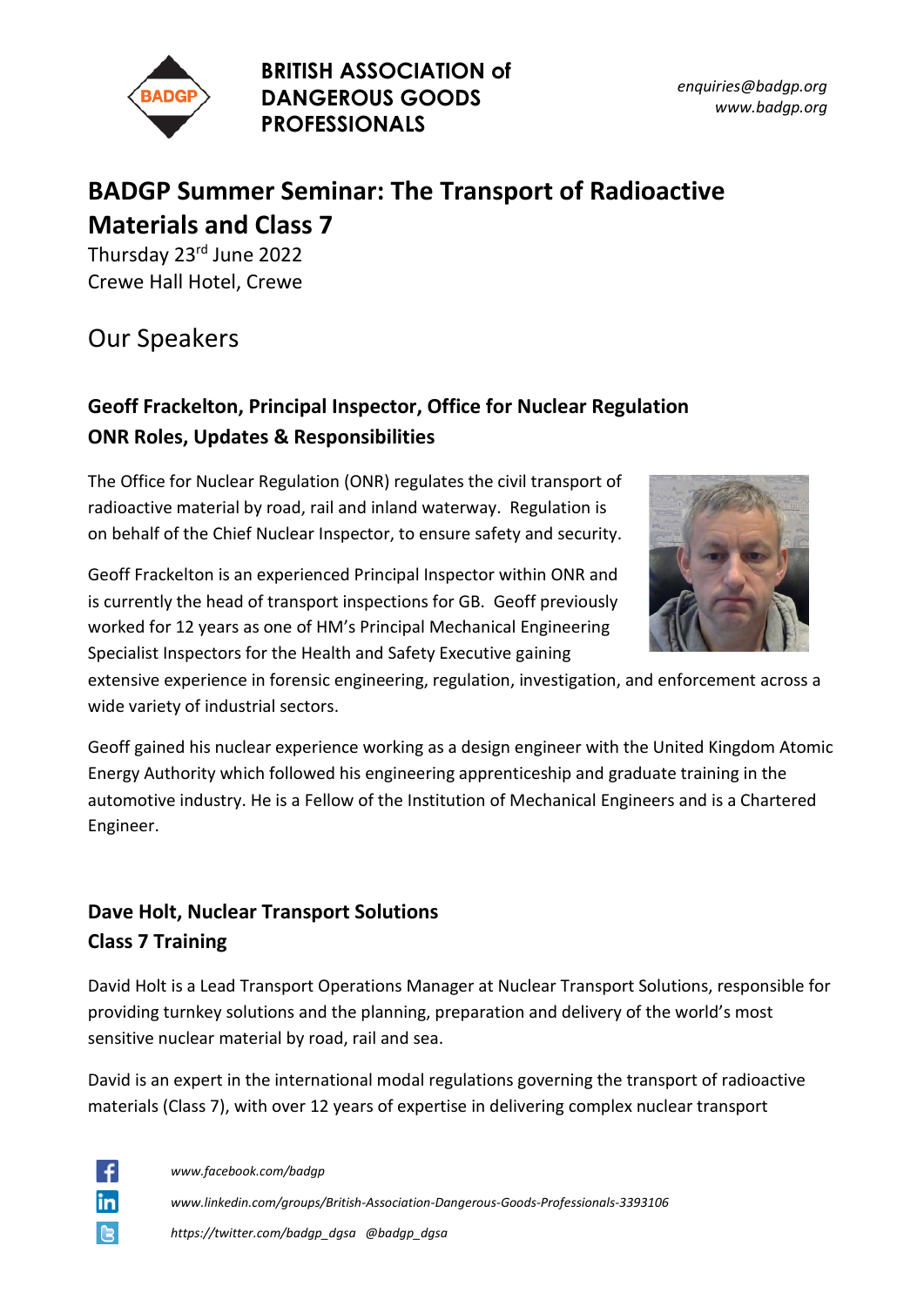operations and delivering solutions across the UK, Europe and Japan. He is also a lead instructor delivering commercial training service in the international regulations governing transport of Class 7.

Please contact [david.holt@ntsglobal.uk](mailto:david.holt@ntsglobal.uk) for training enquiries:

- Level 1 Class 7 Basic Awareness All Modes
- Level 2 Class 7 Function Specific Skills ADR, RID and IMDG
- Level 3 Class 7 Mixed Radionuclides

## **Mark Britt, UK Transport Regulatory and Compliance Manager, Westinghouse Recovery Plans: CDG Amendments**

Responsible for safe secure compliant transport of class 7 radioactive material in the UK and abroad.

I have over 35 years' experience within the civil nuclear industry, I am chartered mechanical engineer and qualified and experienced DGSA.

I am a representative on a number of domestic and international forums including ISO/TC 85/SC5/WG4 Transport of Radioactive Materials. The scope of Working Group 4 is to develop and maintain international standards associated with the equipment and procedures used for the transport of radioactive material.

I representative Westinghouse at the UK Radioactive Materials Transport Users Committee RAMTUC, including various working groups such as CDG 2019 Working Group. I am the Westinghouse representative on the UK RADSAFE Working Group including RADSAFE CDG 2019 Working Group. I also represent Westinghouse at the World Nuclear Transport Institute WNTI, in particular the HEXT Working Group, Transport Security Working Group, Aging Management Working Group, and SSR-6 Update Working Group, and I am co-author of a number of WNTI guidance notes.

Over my time working within the civil nuclear industry, I have established a good network of transport peers around the world some of which are recognised as the world experts in their fields. This network has allowed me to gain a good working knowledge of SSR-6, CDG 2019, ADR, IMDG, IATA, and NISR's.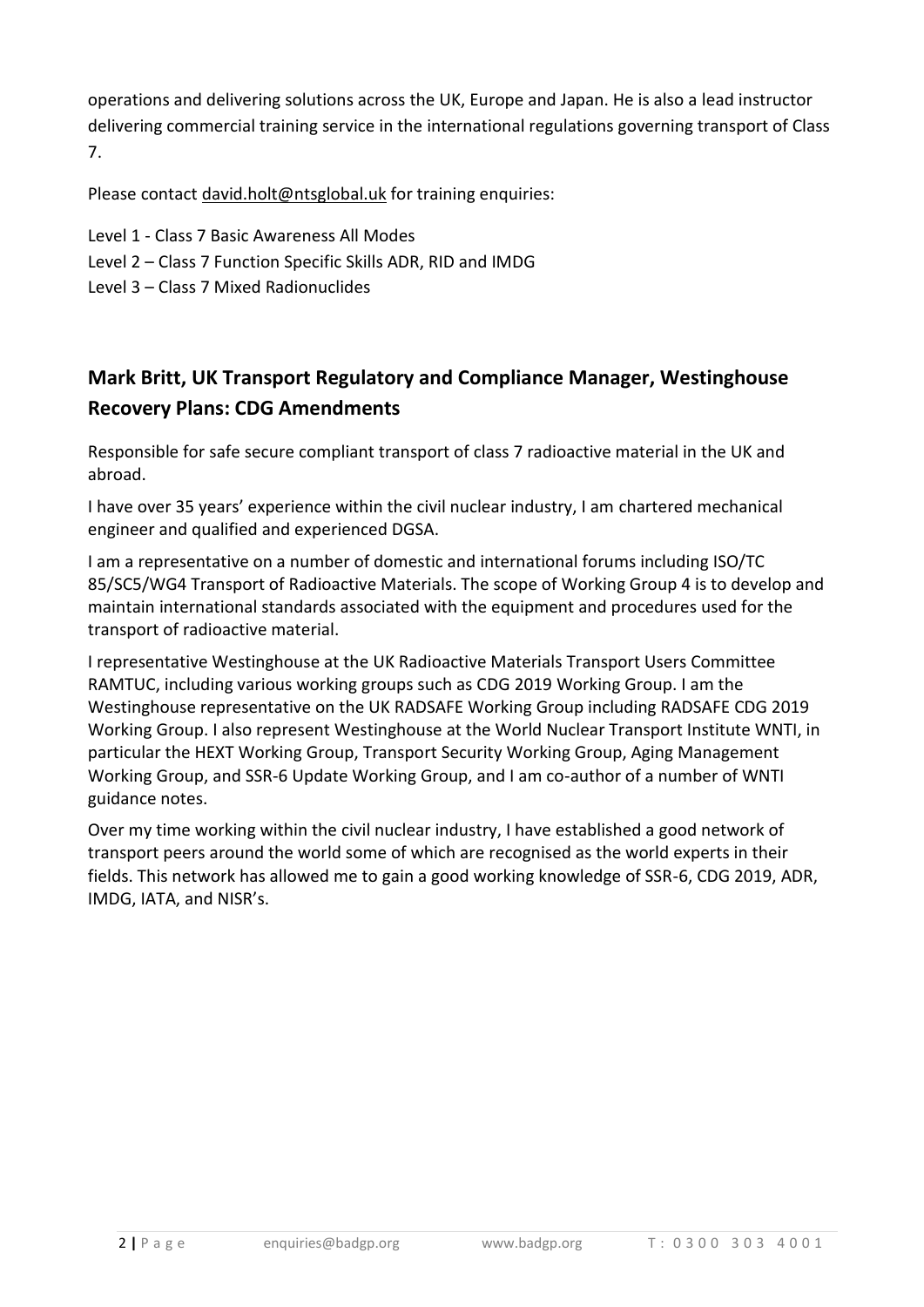### **Gill King, Emergency Planning Engineer, EDF Energy RAMTUC/RADSAFE Industry Body Overview**

I have in excess of 30 years transport experience that began with me joining the Royal Air Force as a Movements Controller after growing up in the North West of England and leaving the area as a qualified chef. Following initial trade training at RAF Brize Norton I went on to postings at RAF Northolt (London) and RAF Bruggen (Germany) before ending my service career after 9 years at RAF Lyneham. The opportunity for travel was frequent and I saw detachments to the Falkland Islands, Egypt and the US to name but a few; the workload within the trade varied from dealing with



passengers (walking/ talking freight - the ones that generally caused the complications) to baggage handling and freight loading including load planning. It was during my time with the RAF that I qualified as a consignor of dangerous goods by road, air and sea.

On departure from the RAF I went on to work as a Cargo Agent for one of the airline handling agents at Heathrow which led to me to AEA Technology where I became more involved with transport of radioactive material outside of the nuclear industry. Fast-forward 11 years to my employ with EDF Energy where I reacquainted myself with the other classes of dangerous goods and I added rail to my DGSA qualification.

After 9 years as the Company DGSA for EDF Energy I have begun a transition to Emergency Preparedness as an Emergency Planning Engineer where I am taking my transport experience into supporting development and management of off-site transport incidents, my primary role being management and co-ordination activities of the Central Emergency Support Centre.

## **Duncan Chase, EDF Energy Packaging Hierarchy**

#### **Duncan Chase CEng MIMechE RMT Package Engineering Lead, EDF Energy Generation Ltd.**

I have worked in Class 7 transport for the licenced Nuclear industry for 12 years.

I am a trained DGSA and the technical lead for Class 7 transport with EDF Energy, responsible for through-life management of Class 7 packagings, and operational support for Radioactive Materials Transport (RMT).

As part of this role, I have established the company's management arrangements for Dangerous Goods and RMT packagings. I have acted as lead engineer for the design of packagings and supporting plant systems, including major projects as part of our preparations for defueling and decommissioning. I also act as a subject-matter expert during emergencies involving radioactive materials in transport.

I have represented the company at national and international level, including consulting with the regulators on international regulations. I have authored national guidance on design and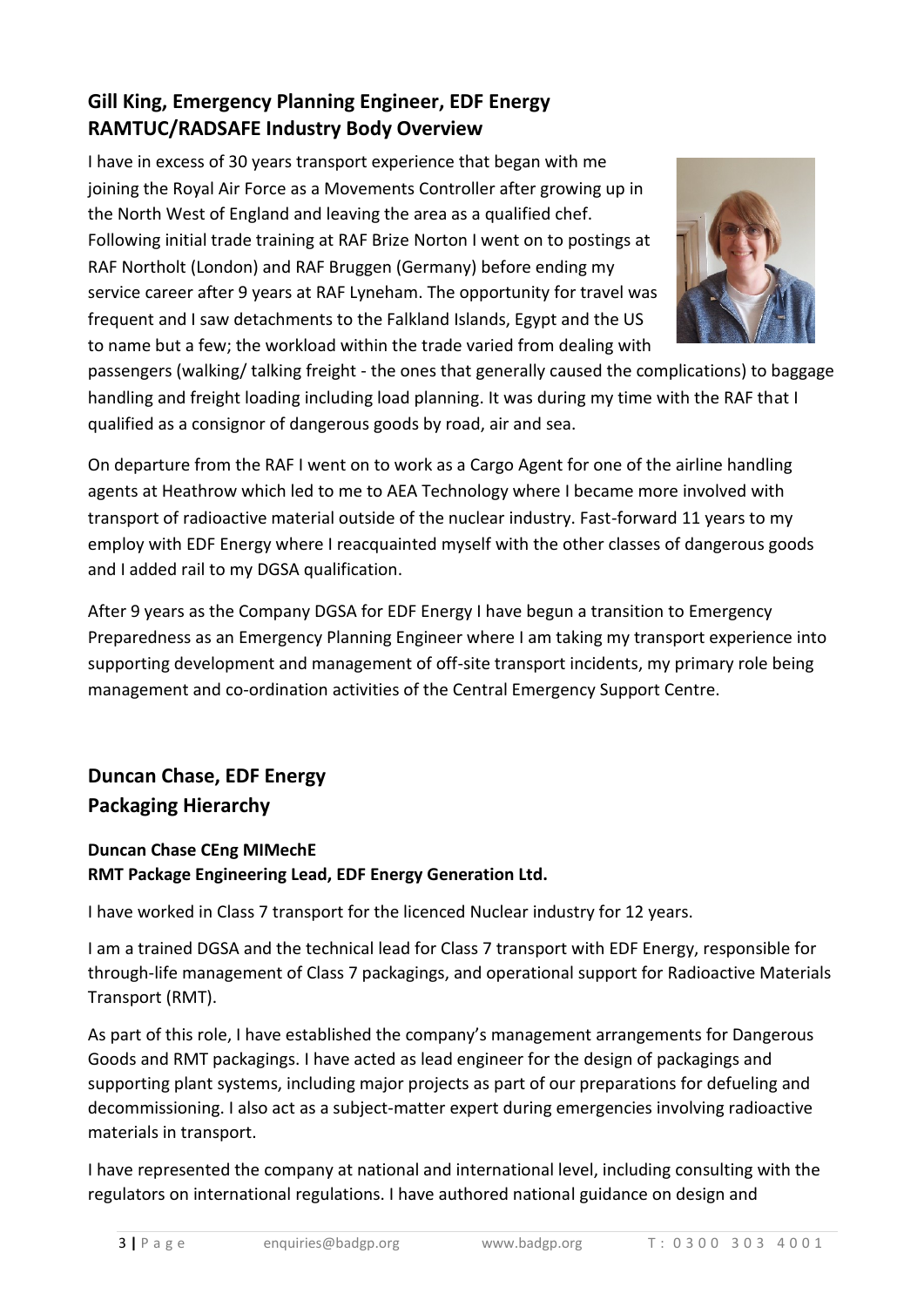certification of packagings, and on classification of goods with both Class 7 and non-Class 7 hazards.

Previously, I have also worked as a packaging design assessor and site inspector for the Office of Nuclear Regulation's transport division, with a focus on the non-licenced medical sector.

# **PC Terence Harvey, Suffolk Constabulary National Carriage of Dangerous Goods Practitioners Forum**

### **Roadside Enforcement from the Police Perspective**

Terry has served as a Police officer with Suffolk Constabulary for 19 years, 12 of which as a roads policing officer which includes conducting roadside checks on ADR vehicles. He qualified as a DGSA in 2015 and he is a radiation protection supervisor. Terry is part of the specialist operations department as a commercial vehicle specialist working on tachograph/drivers' hours analysis, overweight vehicles, load security, vehicle examination, plant and agricultural vehicle identification, collision scene management. Terry is also a



CBRN officer, advanced search officer and a few other bits too. Terry has led on hazmat incidents within Suffolk, work with contingency planning to write procedure regarding hazmat and participated in large scale exercises with Sizewell Nuclear power station. Terry is the current Chair of the National CDG practitioner's forum.

#### **National CDG Practitioners Forum**

The CDGPF was created in 2000 by two police officers who thought that a more standardised approach to enforcing hazmat made sense. The initial meeting received the backing of ACPO, DfT & HSE, then went across the UK. This coincided with the HSE returning inspection powers back to Police forces which now include ONR in relation to Class7. The forum meets twice a year and is attended by police forces from across the UK, Government agencies and, more importantly, industry representatives.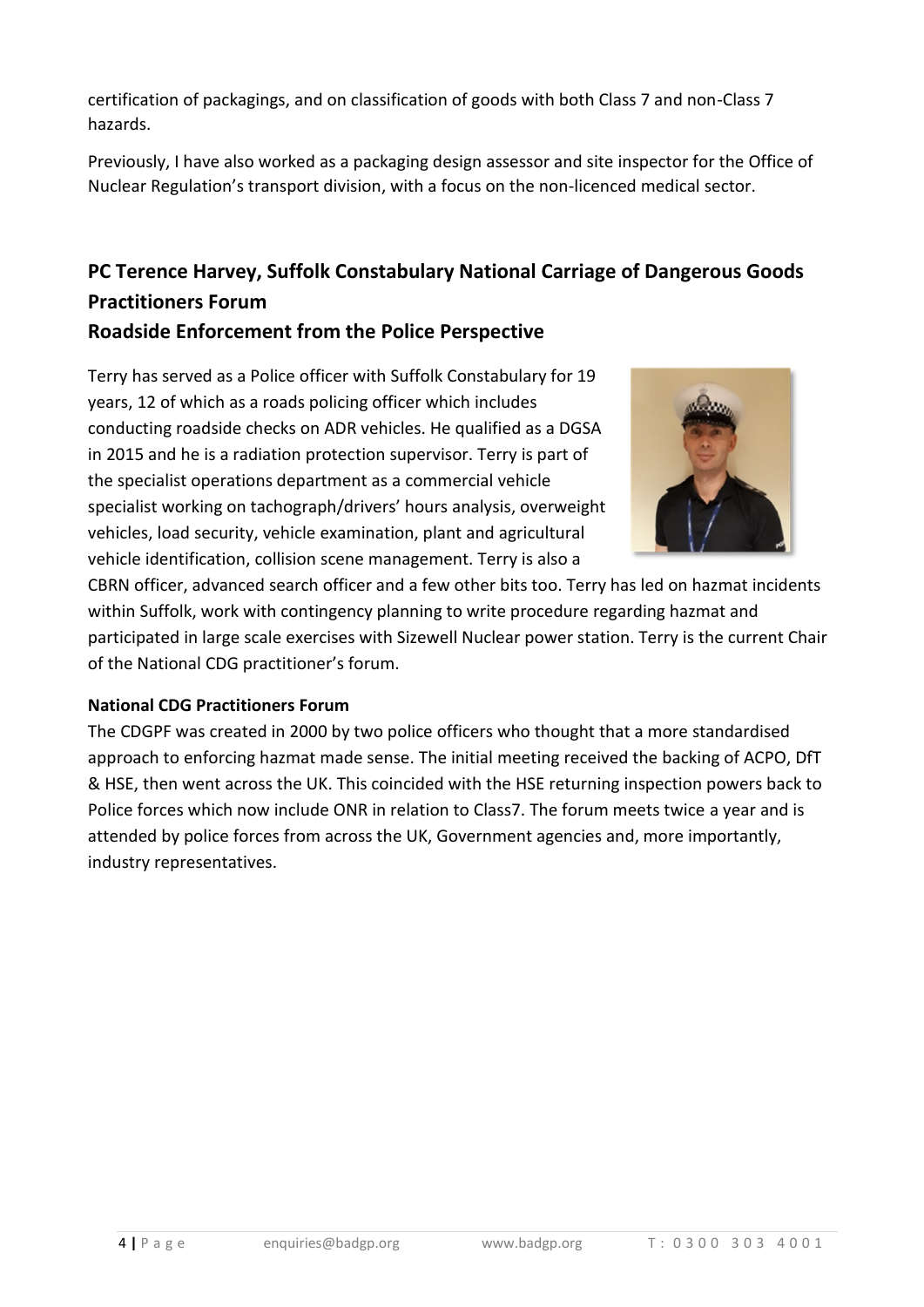## **Jason Dearsley, National Carriage of Dangerous Goods Practitioners Forum Roadside Enforcement from the Police Perspective**

My name is Jason Dearsley and I have been a Police Constable since 1998. I have been on Roads Policing for nearly 17 years with the majority of that as a Police Sergeant. Currently I am in command of the Commercial Vehicle Unit for Essex Police, where I supervise the daily operations relating to Commercial vehicles, including the movement of abnormal indivisible loads, as well as supporting in times of high demand the main Roads Policing Units. I am trained as a Lead Investigating Officer for Road Deaths, a Road Scene Manager (Managing complex scenes and traffic management with partner agencies and emergency services). I am also a



I also have UK wide responsibilities as the Vice Chair for the National Carriage of Dangerous Goods Practitioners forum (NCDGPF), a role I have performed since 2018. I am an accredited Dangerous Goods Safety Advisor, having held this qualification for six years. I am a trained Radiation Protection Supervisor, and have been working on the role out of Class 7 enforcement training across all enforcement bodies in the UK.

Outside of work I enjoy rambling around East Anglia, which may well involve the odd public house. I am blessed to have a very understanding wife and a wonderful son.

## **Ian Hancock, Cordstrap Rare Earth Elements**

Ian has over 30 years' experience of Sale and Marketing working for a number of "blue chip" companies including Yellow Pages, Euromaster, Securitas and Reed Business Information. Having joined Cordstrap Ltd (the World leaders in cargo securing) 2 ½ years ago, he is responsible for providing technical support for Clients across a diverse range of industries, including Original Equipment Manufacturers, Export Packers, the Ministry of Defence and Project Managers.



Working with colleagues based in over 50 countries around the Globe, his special focus within Cordstrap UK Ltd is "Dangerous Goods" and their safe transit within the supply chain.

Ian holds both a current truck licence and ADR qualification, is married with 3 grown up children and lives near Exeter.